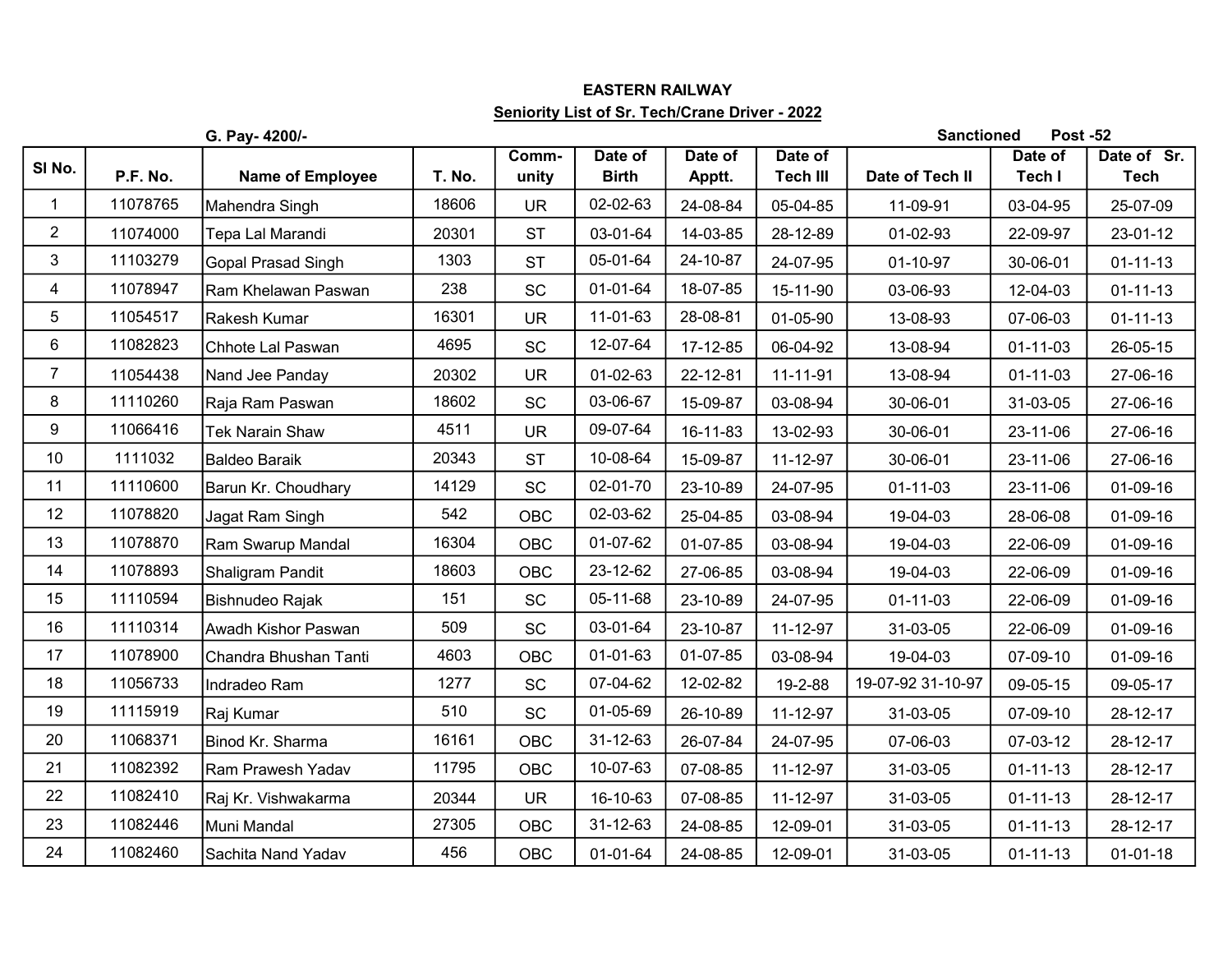| 25 | 11078261 | Bipin Paswan            | 18605 | SC                           | 10-03-66                | 25-06-85                             | 12-09-01       | 31-03-05   | $01 - 11 - 13$ | 01-06-19 |
|----|----------|-------------------------|-------|------------------------------|-------------------------|--------------------------------------|----------------|------------|----------------|----------|
| 26 | 11116020 | Budhan Paswan           | 4606  | SC                           | 18-04-68                | 26-10-89                             | 13-05-03       | 08-06-05   | $01 - 11 - 13$ | 01-06-19 |
| 27 | 11082501 | Ajay Kumar              | 16153 | OBC                          | 06-02-64                | 27-08-85                             | 12-09-01       | 23-11-06   | $01 - 11 - 13$ | 01-06-19 |
| 28 | 1108253  | Rana Birendra Kr. Singh | 20126 | <b>UR</b>                    | 05-09-64                | 14-09-85                             | 10-04-09       | 07-09-10   | $01 - 11 - 13$ | 01-06-19 |
| 29 | 11116006 | <b>Uttam Kumar</b>      | E/239 | <b>ST</b>                    | 08-12-65                | 08-09-89                             | 12-09-01       | 23-11-06   | $01 - 11 - 13$ | 01-06-19 |
| 30 | 11082562 | Nand Kishore Thakur     | 16158 | <b>UR</b>                    | 30-12-64                | $01 - 11 - 85$                       | 13-05-03       | 23-11-06   | $01 - 11 - 13$ | 01-06-19 |
| 31 | 11115105 | Mangal Soren            | 564   | <b>ST</b>                    | 15-04-63                | 27-02-91                             | 07-06-03       | 25-08-07   | 09-05-15       | 05-07-19 |
| 32 | 11090406 | Manoj Kumar             | 11793 | <b>OBC</b>                   | $01 - 12 - 1962$        | 12-05-1986                           | 16-11-2005     | 18-07-2009 | 01-09-2016     | 21.12.20 |
| 33 | 11088874 | Raj Kishor Ray          | 503   | OBC                          |                         | 01-01-1963   28-03-1986   16-11-2005 |                | 07-09-2010 | 01-09-2016     | 21.12.20 |
| 34 | 11115129 | Shiv Shankar Das        | 18608 | SC                           | 27-10-1963   27-02-1991 |                                      | 16-11-2005     | 07-09-2010 | 01-09-2016     | 21.12.20 |
| 35 | 11088886 | Tapan Kr/ Niyogi        | 504   | <b>UR</b>                    |                         | 01-01-1963   28-03-1986              | 16-11-2005     | 23-02-2012 | 01-09-2016     | 21.12.20 |
| 36 | 11088904 | Anil Kumar              | 513   | OBC                          |                         | 24-01-1963   28-03-1986   16-11-2005 |                | 11-01-2013 | 01-09-2016     | 21.12.20 |
| 37 | 11088941 | Mahesh Prasad           | 16160 | OBC                          |                         | 04-06-1963   21-05-1986              | 16-11-2005     | 11-01-2013 | 01-09-2016     | 21.12.20 |
| 38 | 11088953 | Parma Nand Mandal       | 4615  | <b>OBC</b>                   |                         | 06-10-1963   12-05-1986   16-11-2005 |                | 11-01-2013 | 01-09-2016     | 21.12.20 |
| 39 | 11090455 | Krishna Pd/ Poddar      | 550   | OBC                          |                         | 27-02-1964   15-07-1986   16-11-2005 |                | 11-01-2013 | 01-09-2016     | 21.12.20 |
| 40 | 11115142 | Satish Paswan           | 590   | SC                           | 05-03-1962   27-02-1991 |                                      | 16-11-2005     | 11-01-2013 | 01-09-2016     | 01.02.20 |
| 41 | 11073911 | Shubhash Singh          | 411   | <b>OBC</b>                   | 08-01-63                | 01-07-85                             | 03-08-94       | 19-04-03   | 03-12-10       |          |
| 42 | 11103322 | Manoj Kr. Singh         | 1306  | <b>UR</b>                    | 01-08-65                | 06-11-87                             | 10-07-08       | 11-01-2013 | 01-09-2016     | 18-09-21 |
| 43 | 11115014 | Jai Prakash Paswan      | 6195  | $\operatorname{\textsf{SC}}$ | 02-04-62                | 27-02-91                             | 26-08-09       | 01-09-2016 | 17-09-2019     | 18-09-21 |
| 44 | 11105951 | Binod Ram               | 4616  | OBC                          | 10-01-63                | 01-06-89                             | 21-08-10       | 01-09-2016 | 17-09-2019     | 18-09-21 |
| 45 | 11105975 | Manoj Kr. Thakur        | 534   | <b>OBC</b>                   | 25-03-69                | 26-05-89                             | 21-08-10       | 01-09-2016 | 17-09-2019     | 18-09-21 |
| 46 | 11147945 | Prakash Kumar           | 585   | OBC                          | 22-12-86                | 22-01-10                             | 18-08-10       | 01-09-2016 | 17-09-2019     | 18-09-21 |
| 47 | 11123588 | Rajesh Kr. Yadav        | 1309  | OBC                          | 21-10-71                | 19-11-96                             | $17 - 12 - 10$ | 01-09-2016 | 17-09-2019     | 18-09-21 |
| 48 | J9527151 | Vijay Kr. Yadav         | 18601 | <b>OBC</b>                   | 30-10-76                | 05-10-2007                           | 27-05-2008     | 01-09-2016 | 17-09-2019     | 29.12.21 |
| 49 | J0141008 | Prakash Kumar           | 512   | SC                           | 24-08-1987              | $05-12-12$                           | 29-08-2013     | 01-09-2016 | 17-09-2019     | 29.12.21 |
| 50 | 11103371 | Anup Kr. Tuddu          | 298   | <b>ST</b>                    | 18-01-1963              | 06-11-1987                           | 21-12-2013     | 01-09-2016 | 17-09-2019     | 29.12.21 |
| 51 | J0144228 | Kumar Rahul             | 181   | <b>OBC</b>                   | 31-12-90                | 26-11-12                             | 22-07-13       | 01-09-2016 | 17-09-2019     | 29.12.21 |
| 52 | J0139993 | Ravi Shankar Pd.        | 20215 | <b>OBC</b>                   | 25-02-83                | 05-12-12                             | 29-08-13       | 01-09-2016 | 17-09-2019     | 01.03.22 |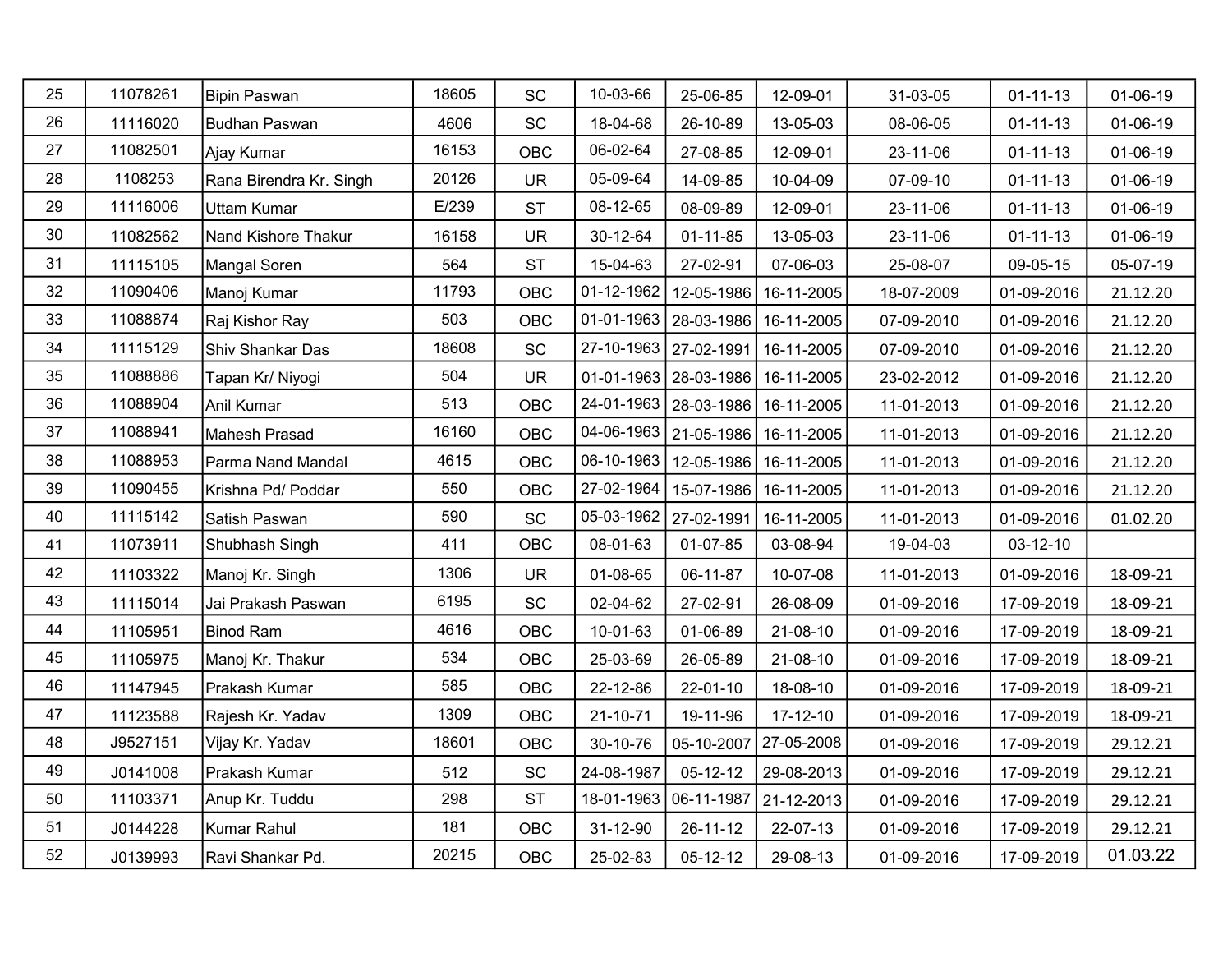## Seniority List of Tech-I/Crane Driver -- 2022

|  | <b>Grade Pav- 2800/-</b> |  |
|--|--------------------------|--|

**Sanctioned Post - 162** 

| SI No/           | P/F/No/     | <b>Name of Employee</b> | T. No. | Comm-<br>unity | Date of<br><b>Birth</b> | Date of<br>Apptt/                    | Date of<br><b>Tech III</b> | Date of Tech II | Date of<br>Tech I | <b>Working</b><br><b>Place</b> |
|------------------|-------------|-------------------------|--------|----------------|-------------------------|--------------------------------------|----------------------------|-----------------|-------------------|--------------------------------|
| $\mathbf{1}$     | 11110922    | Sahendra Mandal         | 384    | OBC            | 01-01-1965              | 28-03-1990                           | 18-10-2013                 | 01-09-2016      | 17-09-2019        | <b>CRANE SEC</b>               |
| $\overline{2}$   | 11113303    | Barhamdeo Yadav         | 11791  | <b>UR</b>      | 20-04-1968              |                                      | 25-01-1990 18-10-2013      | 01-09-2016      | 17-09-2019        | WRS/III                        |
| 3                | 11113224    | Manoj Kumar             | 529    | <b>OBC</b>     | $04 - 02 - 1964$        |                                      | 02-06-1990 18-10-2013      | 01-09-2016      | 17-09-2019        | <b>CRANE SEC</b>               |
| 4                | 11117989    | Ashish Kumar            | 16151  | <b>SC</b>      | 03-03-1967              |                                      | 13-05-1993   18-10-2013    | 01-09-2016      | 17-09-2019        | GIF                            |
| 5                | 00131155    | Manoranjan Paswan       | 11787  | <b>SC</b>      | 04-12-77                |                                      | 29-12-2010   15-07-2014    | 01-09-2016      | 17-09-2019        | WRS/III                        |
| 6                | 11159492    | Manish Kumar            | 16155  | <b>OBC</b>     | $01 - 01 - 88$          | 29-12-2010                           | 15-07-2014                 | 01-09-2016      | 17-09-2019        | GIF                            |
| $\overline{7}$   | J0133206    | Kumar Devashish         | 207    | OBC            | 01-03-78                | 21-11-2011                           | $02 - 11 - 14$             | 01-11-2016      | 17-09-2019        | <b>CRANE SEC</b>               |
| 8                | 72060049    | Anand Chkrabarti        | 20128  | <b>UR</b>      | 06-05-78                |                                      | 02-06-2008   11-09-2014    | 14-08-2017      | 17-09-2019        | <b>CRS</b>                     |
| $\boldsymbol{9}$ | 11118301    | Jawahar Lal Mandal      | 876    | <b>OBC</b>     | 01-09-1963              |                                      | 30-11-1993 21-03-2015      | 14-08-2017      | 17-09-2019        | SF/ELECT/                      |
| 10               | 11123655    | Sita Ram Pd. Singh      | 496    | <b>UR</b>      | 05-06-1969              |                                      | 08-02-1997 21-03-2015      | 14-08-2017      | 17-09-2019        | <b>CRANE SEC</b>               |
| 11               | 11123709    | Pradip Kr. Mandal       | 487    | <b>UR</b>      | 18-04-1969              |                                      | 10-04-1997   21-03-2015    | 14-08-2017      | 17-09-2019        | <b>CRANE SEC</b>               |
| 12               | 11123722    | <b>Umesh Kumar</b>      | 471    | <b>OBC</b>     | 01-01-1970              |                                      | 10-04-1997 21-03-2015      | 14-08-2017      | 17-09-2019        | <b>CRANE SEC</b>               |
| 13               | 00757070    | Umakant Tanti           | 202    | OBC            | $02 - 09 - 1973$        |                                      | 28-09-1992   21-03-2015    | 14-08-2017      | 17-09-2019        | <b>MCTR</b>                    |
| 14               | 11124696    | Bipin Kumar             | 1342   | SC             | $01 - 01 - 1974$        |                                      | 19-06-1996 21-03-2015      | 14-08-2017      | 17-09-2019        | <b>TS</b>                      |
| 15               | 11122742    | Lakshman Mandal         | 16157  | <b>UR</b>      | $02 - 06 - 1974$        |                                      | 20-06-1996   21-03-2015    | 14-08-2017      | 17-09-2019        | GIF                            |
| 16               | 11122845    | Turanti Das             | 4694   | OBC            | 09-03-1967              |                                      | 10-09-1996   21-03-2015    | 14-08-2017      | 17-09-2019        | <b>MS</b>                      |
| 17               | 11122857    | Mukesh Singh            | 327    | <b>UR</b>      | $01 - 06 - 1973$        |                                      | 10-09-1996 21-03-2015      | 14-08-2017      | 17-09-2019        | <b>CRSNE SEC</b>               |
| 18               | 11122869    | Indradeo Yadav          | 4605   | <b>OBC</b>     | 15-07-1967              |                                      | 17-09-1996 21-03-2015      | 14-08-2017      | 17-09-2019        | <b>WS</b>                      |
| 19               | 11122638    | Sunita Devi - 1         | 6196   | OBC            | 01-01-1968              |                                      | 14-12-1996 21-03-2015      | 14-08-2017      | 17-09-2019        | <b>BSS</b>                     |
| 20               | 11122912    | Binod Kr. Sah           | 273    | <b>OBC</b>     | 05-09-1974              |                                      | 18-12-1996 21-03-2015      | 14-08-2017      | 17-09-2019        | <b>CRANE SEC</b>               |
| 21               | 11122894    | Arun Kr. Sah            | 1252   | OBC            | 30-09-1975              |                                      | 18-12-1996   21-03-2015    | 14-08-2017      | 17-09-2019        | TS/MGR                         |
| 22               | 11122882    | Gopal Pd. Singh         | 01     | OBC            | 20-02-1976              |                                      | 18-12-1996 21-03-2015      | 14-08-2017      | 17-09-2019        | PH                             |
| 23               | 01113460    | Amar nath Kumar         | 304    | SC             | 01-01-1985              |                                      | 16-03-2012   20-05-2015    | 14-08-2017      | 17-09-2019        | <b>CRANE SEC</b>               |
| 24               | 502LT005046 | Avinash Kumar           | 11789  | <b>OBC</b>     | 02-02-1986              |                                      | 24-04-2015   23-10-2015    | 24-10-2017      | 10-06-2020        | WRS/III                        |
| 25               | J0138137    | Parvindra Kumar         | 417    | <b>UR</b>      |                         | 25-04-1984 31-07-2012 01-12-2015     |                            | 02-12-2017      | 10-06-2020        | <b>CRANE SEC</b>               |
| 26               | J0141975    | Md/ Majhar Imaam        | 1307   | <b>UR</b>      |                         | 15-02-1989   20-02-2013   18-04-2016 |                            | 18-04-2018      | 10-06-2020        | WRS/I                          |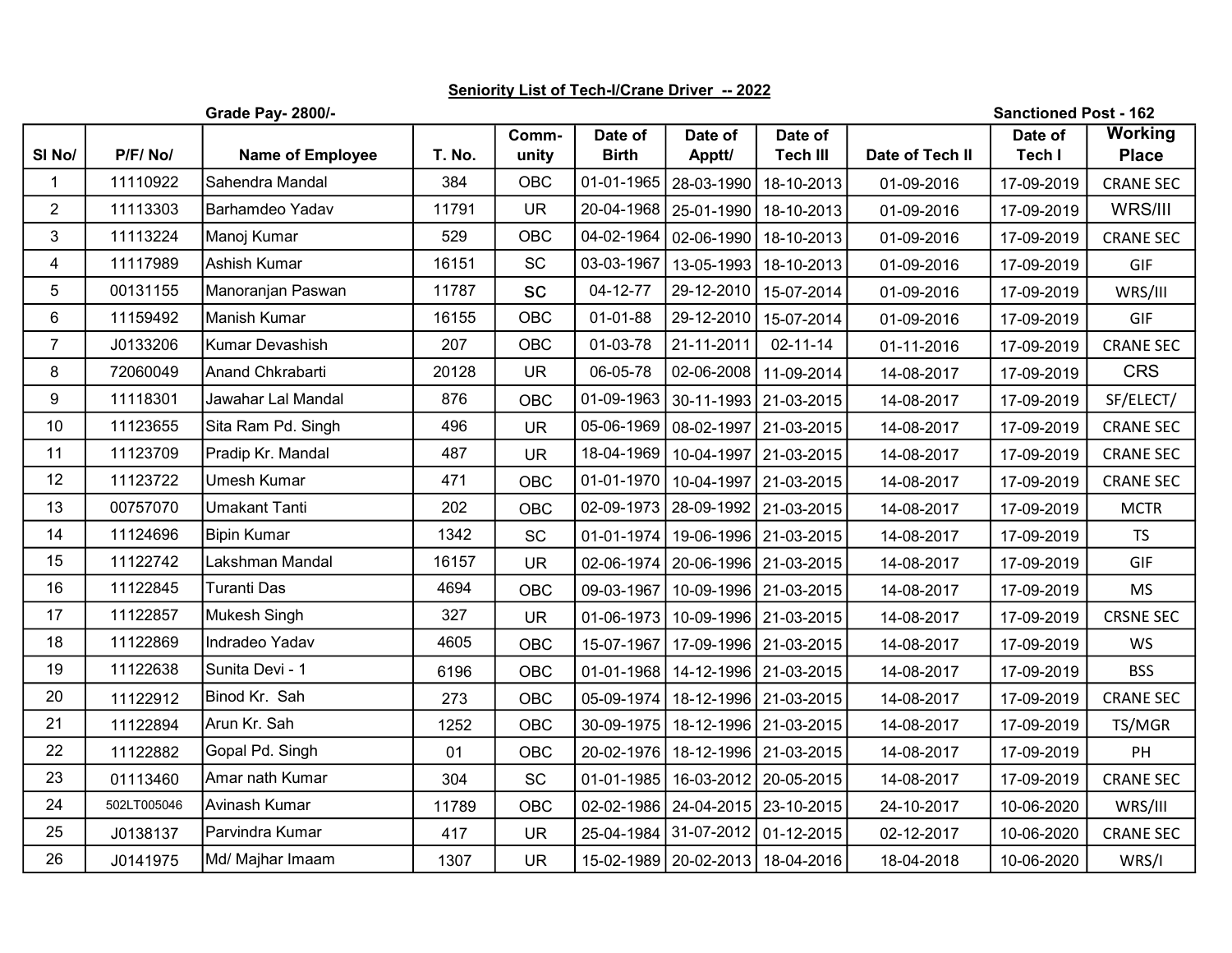| $\sim$<br>- | J0141963 | TAman Sagar | 11792 | ОВС | l 08-08-1993   20-02-2013 | 18-04-2016 | 18-04-2018 | 10-06-2020 | WRS/III |
|-------------|----------|-------------|-------|-----|---------------------------|------------|------------|------------|---------|
| റഠ          | J0141951 | Anand Kumar | 16154 | ОВС | l 23-10-1993   20-02-2013 | 18-04-2016 | 18-04-2018 | 10-06-2020 | GIF     |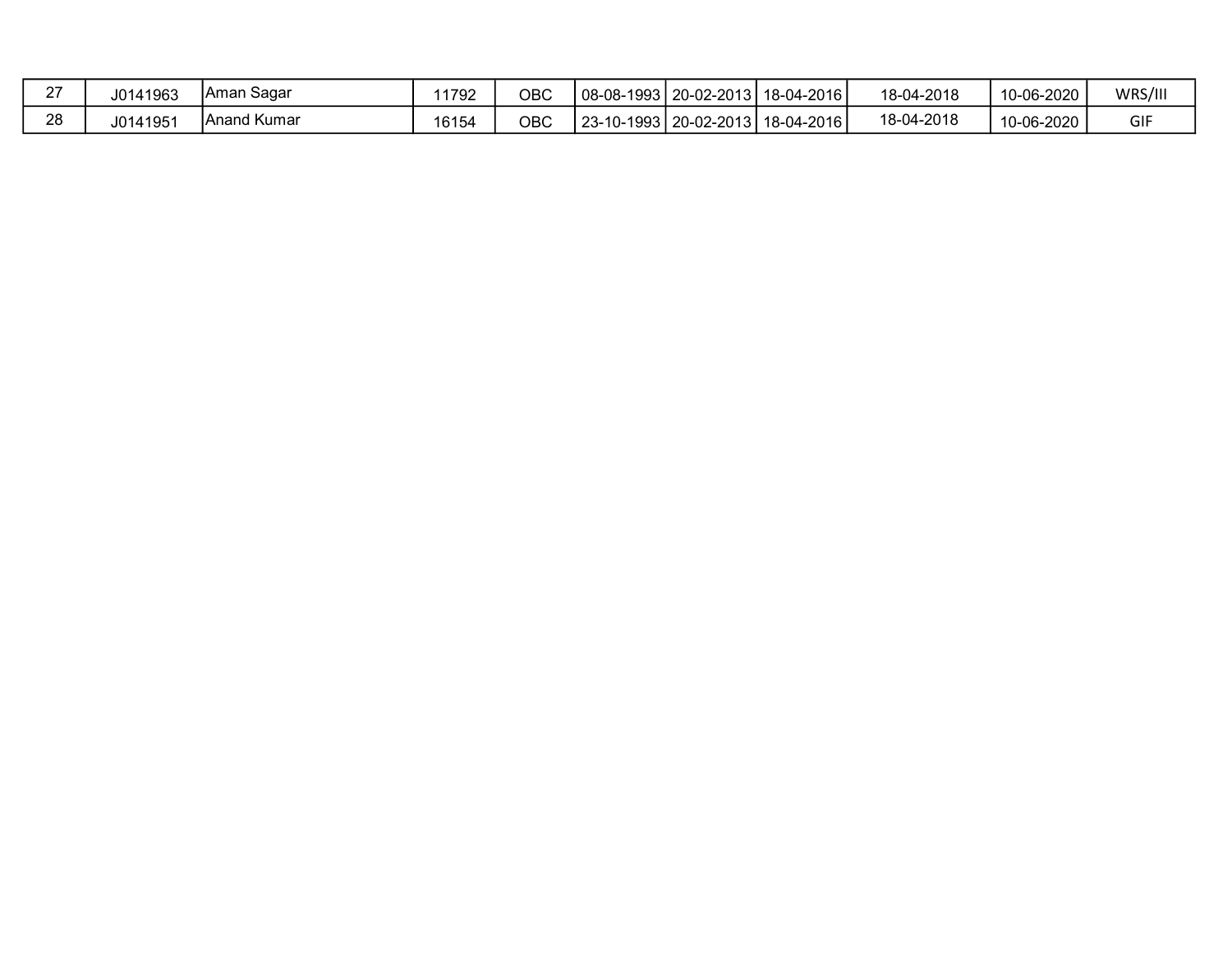## Seniority List of Tech-II/Crane Driver -- 2022

Grade Pay- 2400/-

Sanctioned Post - 24

|                |             |                         |        | Comm-      | Date of          | Date of                 | Date of                              |                  | Date of        | <b>Working</b>   |
|----------------|-------------|-------------------------|--------|------------|------------------|-------------------------|--------------------------------------|------------------|----------------|------------------|
| SI. No.        | P.F. No.    | <b>Name of Employee</b> | T. No. | unity      | <b>Birth</b>     | Apptt.                  | Helper                               | Date of Tech III | <b>Tech II</b> | <b>Place</b>     |
| $\mathbf{1}$   | 11088655    | Sanjay Kr. Mishra       | 541    | <b>UR</b>  |                  | 04-07-1965 08-01-1986   |                                      | 13-05-2003       | 23-11-2006     | <b>CRANE SEC</b> |
| $\overline{2}$ | 11123576    | S.Saran                 | 16152  | <b>SC</b>  | 10-06-1969       | 17-10-1996              | 17-10-1996                           | 21-03-2015       | 11-08-2020     | <b>BLC</b>       |
| 3              | J0142219    | Pravin Kumar            | 1337   | OBC        | 15-08-1988       | 20-0313                 |                                      | 18-04-2016       | 11-08-2020     | <b>TS</b>        |
| 4              | J0142220    | Pranav Kumar            | 18604  | OBC        |                  | 05-01-1993   20-03-2013 |                                      | 18-04-2016       | 11-08-2020     | <b>BST</b>       |
| 5              | J0142414    | Nikhil Kr. Sinha        | 367    | OBC        |                  | 27-02-1993   18-04-2013 |                                      | 13-07-2016       | 11-08-2020     | <b>CRANE SEC</b> |
| 6              | J0142426    | Raja Ram Mandal         | 4596   | OBC        |                  | 22-10-1982 18-04-2013   |                                      | 13-07-2016       | 11-08-2020     | WS               |
| $\overline{7}$ | J0142487    | Dharmendra Kr.          | 376    | OBC        | 15-02-1986       | 31-05-2013              |                                      | 13-07-2016       | 11-08-2020     | WRS.II           |
| 8              | J0144060    | Vikash Kumar            | 460    | OBC        | 17-01-1984       | 06-08-2013              |                                      | 15-09-2016       | 11-08-2020     | <b>CRANE SEC</b> |
| 9              | J0144113    | Vivek kumar             | 463    | OBC        | $03 - 01 - 1993$ | 06-08-2013              |                                      | 15-09-2016       | 11-08-2020     | <b>CRANE SEC</b> |
| 10             | J0137091    | Chandan Kumar           | 475    | OBC        | 07-0-88          | 06-07-2012              |                                      | 15-09-2016       | 11-08-2020     | <b>BBF</b>       |
| 11             | 502J0150174 | Praveen Kumar           | 1308   | <b>UR</b>  | 06-06-1982       | 16-04-2014              |                                      | 20-06-2017       | 11-08-2020     | WRS-I            |
| 12             | J0150186    | Uttam Kumar             | 20304  | OBC        | 21-12-1989       | 16-04-2017              |                                      | 20-06-2017       | 11-08-2020     | <b>CRS</b>       |
| 13             | 11127995    | Subodh Kr Mandal        | 1242   | <b>UR</b>  |                  |                         | 01-07-1966   15-04-1999   04-01-2008 | 25-07-2017       | 11-08-2020     | <b>TS</b>        |
| 14             | 11143599    | Rabindra Thakur         | 533    | OBC        |                  | 05-03-1983 31-01-2008   | 31-01-2008                           | 25-07-2017       | 11-08-2020     | <b>CRANE SEC</b> |
| 15             | 11143630    | Manoj Kr Sharma         | 595    | OBC        |                  |                         | 01-02-1985   26-02-2008   26-02-2008 | 25-07-2017       | 11-08-2020     | <b>CRANE SEC</b> |
| 16             | 11145213    | Sunil Kr Mandal         | 282    | OBC        |                  |                         | 30-06-1978   29-04-2006   30-12-2008 | 25-07-2017       | 11-08-2020     | <b>BBF</b>       |
| 17             | 00247870    | Kundan Kumar            | 4617   | OBC        | 05-01-1987       | 04-05-2007              |                                      | 25-07-2017       | 11-08-2020     | WS               |
| 18             | J0136359    | Shailesh Kr Jha         | 385    | <b>UR</b>  | 29-10-1976       | 16-06-2012              |                                      | 25-07-2017       | 11-08-2020     | <b>CRANE SEC</b> |
| 19             | 11152382    | Chandan Kumar           | 176    | <b>UR</b>  | 05-01-1977       | 11-07-2012              |                                      | 25-07-2017       | 11-08-2020     | <b>BBF</b>       |
| 20             | J 0142402   | Suman Saurabh           | 1112   | OBC        |                  | 05-01-1984 30-03-2013   |                                      | 25-07-2017       | 11-08-2020     | SF/ELECT         |
| 21             | 09020214    | Anandi Yadav            | 4693   | OBC        | 01-06-1978       | 22-04-2008              |                                      | 25-07-2017       | 11-08-2020     | WS               |
| 22             | 11130489    | Chandrakant Nirala      | 1316   | <b>UR</b>  | 28-01-83         | 24-10-03                |                                      | 27-12-2018       | 29.12.20       | WRS-I            |
| 23             | 11130222    | Bibhash Kumar Mandal    |        | <b>UR</b>  | 16-12-82         | 02-05-03                |                                      | 27-12-2018       | 29.12.20       | <b>HIC</b>       |
| 24             | 11141062    | Ranjeet Kr. Singh       | 3206   | <b>UR</b>  | 01-01-76         | 19-05-05                |                                      | 27-12-2018       | 29.12.20       | HIW              |
| 25             | 11142303    | Sudhir Kr. Yadav        |        | <b>OBC</b> | 12-10-83         | 05-08-06                |                                      | 27-12-2018       | 29.12.20       | Medical          |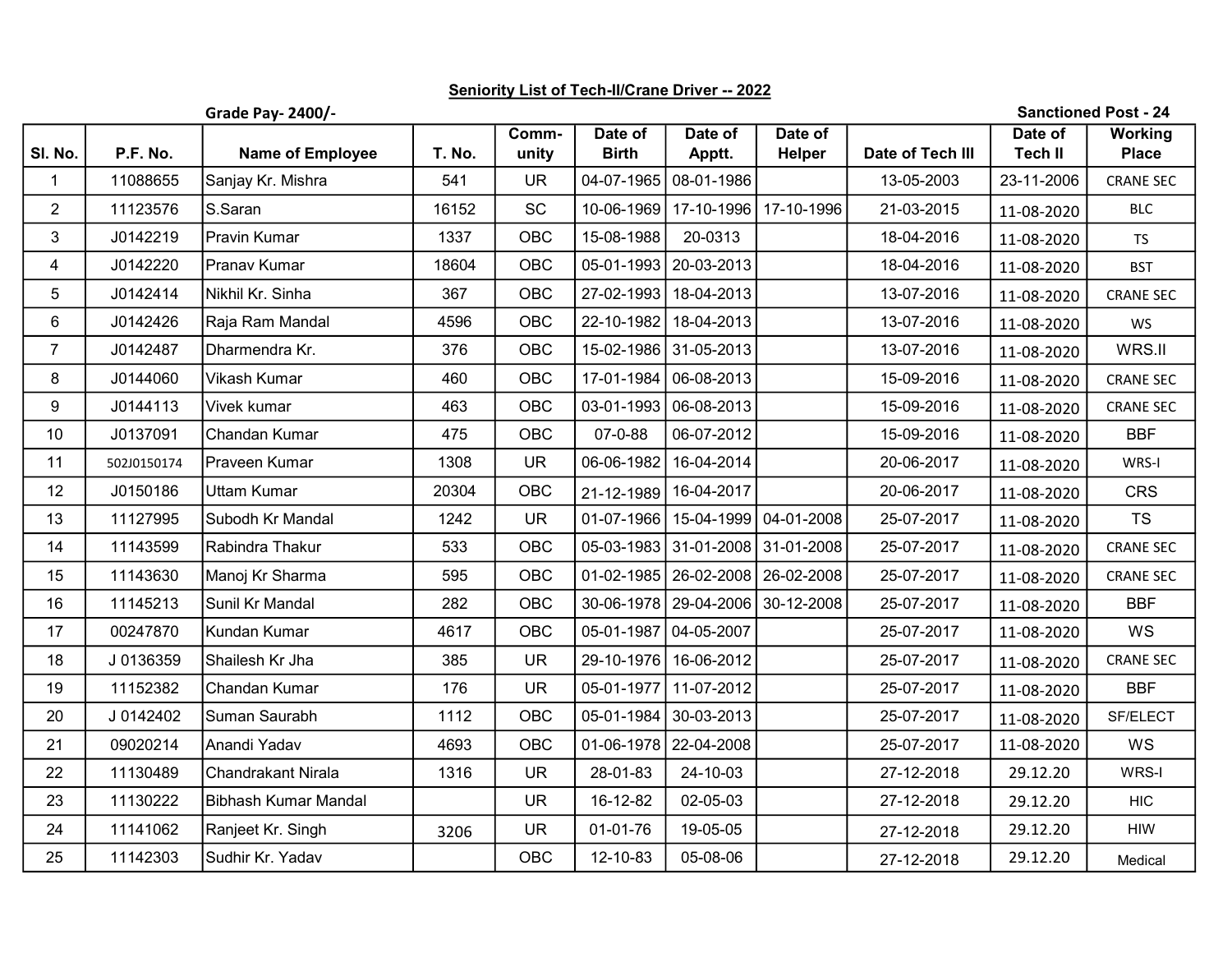| 26     | 11149061 | Kundan Kumar         | 412   | <b>OBC</b> | 09-09-91       | 17-05-10 | 27-12-2018 | 29.12.20 | <b>IRIMEE</b>  |
|--------|----------|----------------------|-------|------------|----------------|----------|------------|----------|----------------|
| 27     | 11127089 | Sonu Kumar           |       | <b>SC</b>  | 11-05-80       | 07-07-99 | 27-12-2018 | 29.12.20 | MP School      |
| 28     | 11130295 | Dharamaraj Sahani    | 23424 | <b>UR</b>  | 13-10-84       | 22-09-03 | 27-12-2018 | 29.12.20 | WRS-II         |
| 29     | 11140288 | Parmanand Rajak      | 23013 | SC         | 13-07-79       | 08-06-04 | 27-12-2018 | 29.12.20 | WRS-II         |
| $30\,$ | 11141086 | Deepak Kumar         | 3243  | <b>OBC</b> | 02-06-80       | 09-07-05 | 27-12-2018 | 29.12.20 | <b>HIW</b>     |
| 31     | 11141920 | Jitendra Kumar Sah   | 1310  | OBC        | 13-03-86       | 09-03-06 | 27-12-2018 | 29.12.20 | WRS-I          |
| 32     | 11142250 | Rani Devi            |       | <b>ST</b>  | 05-12-73       | 04-04-06 | 27-12-2018 | 29.12.20 | Medical        |
| 33     | 11142145 | Sikandar Choudhary   | 310   | OBC        | 01-04-78       | 21-06-06 | 27-12-2018 | 29.12.20 | CR Sec.        |
| 34     | 11141918 | Manish Kumar         |       | <b>UR</b>  | 10-01-88       | 05-08-06 | 27-12-2018 | 29.12.20 | SGH            |
| 35     | 11142844 | Uday Kr. Choudhary   |       | <b>UR</b>  | 10-01-88       | 20-01-07 | 27-12-2018 | 29.12.20 | <b>MEDICAL</b> |
| 36     | 11142479 | Sandeep Kr. Gupta    | 185   | <b>UR</b>  | 15-09-83       | 25-01-07 | 27-12-2018 | 29.12.20 | <b>RPH</b>     |
| 37     | 11143101 | Prabhakar Thakur     |       | <b>UR</b>  | 14-01-83       | 12-06-07 | 27-12-2018 | 29.12.20 | ORH            |
| 38     | 11143034 | Deepak Kumar         |       | <b>UR</b>  | 20-03-83       | 13-07-07 | 27-12-2018 | 29.12.20 | Yan.Niwas      |
| 39     | 11145006 | Ramcharitra Sah      |       | <b>OBC</b> | 06-09-76       | 06-08-08 | 27-12-2018 | 29.12.20 | <b>HIC</b>     |
| 40     | 11150361 | Nilesh Kr. Sharma    | 3222  | OBC        | 01-01-90       | 26-02-10 | 27-12-2018 | 29.12.20 | <b>HIW</b>     |
| 41     | 11153775 | Bharat Lal           | 16329 | <b>SC</b>  | 02-02-76       | 03-06-10 | 27-12-2018 | 29.12.20 | Canteen        |
| 42     | 11150348 | Ranjeet Kr. Kushwaha | 3208  | OBC        | 16-01-86       | 14-03-11 | 27-12-2018 | 29.12.20 | <b>HIW</b>     |
| 43     | 11150786 | Dharmraj Kumar       | 4408  | OBC        | 05-03-91       | 23-08-11 | 27-12-2018 | 29.12.20 | CR Sec.        |
| 44     | 11152916 | Pradeep Kumar        | 10744 | <b>OBC</b> | 21-12-87       | 15-05-12 | 27-12-2018 | 29.12.20 | WRS III        |
| 45     | 11151810 | Md Ziaul             | 23231 | <b>UR</b>  | 26-11-77       | 23-05-12 | 27-12-2018 | 29.12.20 | CBS            |
| 46     | 11151456 | Bipin Kr. Gupta      | 14768 | OBC        | $01 - 10 - 74$ | 04-06-12 | 27-12-2018 | 29.12.20 | WCS I/RM       |
| 47     | 11152096 | Sanjay Kumar Das     | 12004 | OBC        | $10 - 11 - 75$ | 04-06-12 | 27-12-2018 | 29.12.20 | WRS III        |
| 48     | 11151444 | Gunjan Kumar         | 12021 | OBC        | 30-06-76       | 04-06-12 | 27-12-2018 | 29.12.20 | WRS III        |
| 49     | 11151729 | Lakhindra Pd. Nishad | 12081 | <b>UR</b>  | 05-07-78       | 04-06-12 | 27-12-2018 | 29.12.20 | WRS III        |
| 50     | 11151560 | Md. Sanowar          | 23200 | OBC        | 10-01-74       | 06-06-12 | 27-12-2018 | 29.12.20 | WRS II         |
| 51     | 11151535 | Om Prakash Singh     | 4686  | <b>UR</b>  | 05-02-76       | 06-06-12 | 27-12-2018 | 29.12.20 | WS             |
| 52     | 1152084  | Sikandar Kumar       | 22302 | <b>UR</b>  | 04-12-87       | 06-06-12 | 27-12-2018 | 29.12.20 | <b>DCS</b>     |
| 53     | 11152151 | Sanjay Kumar         | 16052 | OBC        | 12-06-72       | 16-06-12 | 27-12-2018 | 29.12.20 | WRS-IV         |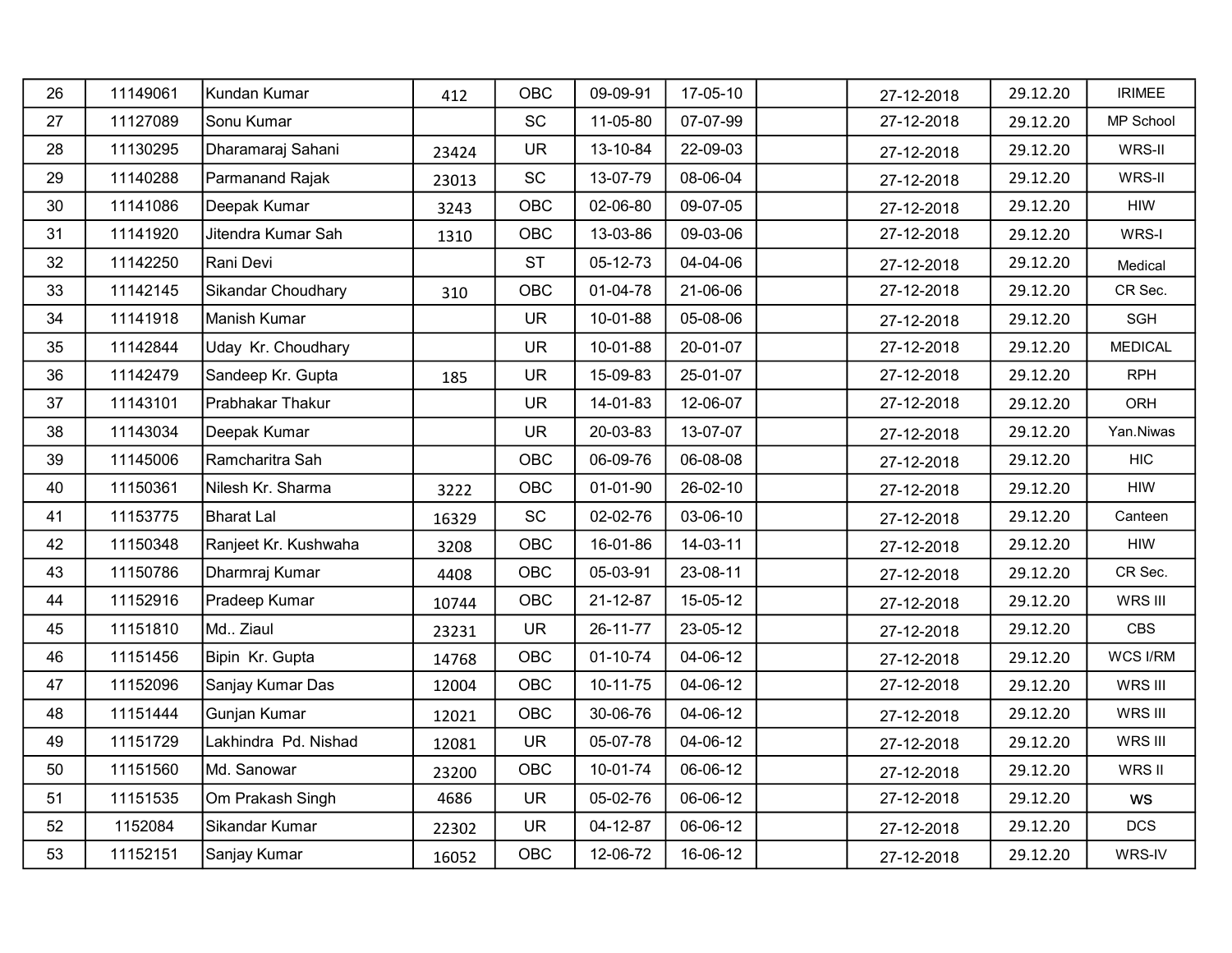| 54 | 11152163    | Sanjeev Kumar              | 16409 | <b>UR</b>                    | 05-02-76         | 06-06-12                    | 27-12-2018 | 29.12.20 | WRS-IV     |
|----|-------------|----------------------------|-------|------------------------------|------------------|-----------------------------|------------|----------|------------|
| 55 | 11154317    | Satyaendra Kr. Priyadarshi | 16422 | <b>SC</b>                    | 26-01-77         | 16-06-12                    | 27-12-2018 | 29.12.20 | <b>TMS</b> |
| 56 | 11152035    | Ranjit Kumar               | 26075 | OBC                          | 05-10-77         | 16-06-12                    | 27-12-2018 | 29.12.20 | <b>TMS</b> |
| 57 | 11151833    | Sanjay Kr. Rao             | 12294 | OBC                          | 15-12-72         | 09-07-12                    | 27-12-2018 | 29.12.20 | <b>BST</b> |
| 58 | 90883354    | Ram Nandan Kumar           | 12096 | <b>OBC</b>                   | 05-07-89         | 11-09-12                    | 27-12-2018 | 29.12.20 | WRS III    |
| 59 | 21204433    | Manish Kumar               | 12150 | <b>UR</b>                    | 11-03-1989       | 19-09-2012                  | 27-12-2018 | 29.12.20 | <b>BST</b> |
| 60 | 12221401251 | Chandan Kumar              | 27128 | OBC                          |                  | 20-07-1985   11-01-2013     | 27-12-2018 | 29.12.20 | WLD        |
| 61 | 11157550    | Saurav Kumar               |       | <b>UR</b>                    |                  | 26-03-1988 08-03-2013       | 27-12-2018 | 29.12.20 | <b>HIW</b> |
| 62 | 11153696    | Krishn Kumar Gupta         | 3209  | OBC                          |                  | 13-03-1976 09-03-2013       | 27-12-2018 | 29.12.20 | <b>HIW</b> |
| 63 | 12000954    | Bikram Kumar               | 6455  | OBC                          |                  | 15-12-1978 12-11-2012       | 27-12-2018 | 29.12.20 | <b>BSS</b> |
| 64 | 27574843473 | Subodh Kumar               | 8170  | OBC                          |                  | 15-01-1982   14-05-2001     | 27-12-2018 | 29.12.20 | <b>BSS</b> |
| 65 | 11153659    | Ram Nath Pal               | 23223 | <b>UR</b>                    |                  | 25-03-1983 03-04-2013       | 27-12-2018 | 29.12.20 | CBS        |
| 66 | 11160111    | Ravi Kumar Azad            | 3220  | SC                           |                  | $05-02-1993$ 06-08-2013     | 27-12-2018 | 29.12.20 | HIW        |
| 67 | 11158049    | Rajendra Soren             |       | <b>ST</b>                    |                  | 22-11-1978 11-09-2013       | 27-12-2018 | 29.12.20 | Medical    |
| 68 | 11158451    | Sujit Kr. Paswan           | 23090 | SC                           |                  | 11-10-1981 24-09-2013       | 27-12-2018 | 29.12.20 | WRS II     |
| 69 | 11155917    | Raksha Raj                 | 12086 | OBC                          |                  | 01-08-1989 01-10-2013       | 27-12-2018 | 29.12.20 | WRS III    |
| 70 | J0144691    | Bikash Kr. Guddu           | 17001 | OBC                          |                  | $01 - 12 - 1986$ 01-10-2013 | 27-12-2018 | 29.12.20 | WRS IV     |
| 71 | 11158694    | Sanoj Kumar                | 4682  | $\operatorname{\textsf{SC}}$ |                  | 16-06-1987 01-10-2013       | 27-12-2018 | 29.12.20 | WS         |
| 72 | 11160561    | Bijay Kumar                | 1315  | OBC                          |                  | 10-06-1990 01-10-2013       | 27-12-2018 | 29.12.20 | WRS-I      |
| 73 | J0144824    | Kumar Sonu                 | 16057 | OBC                          |                  | 05-02-1987   18-05-2013     | 27-12-2018 | 29.12.20 | GIF        |
| 74 | 11156739    | Prabha Shankar Kumar       | 16018 | OBC                          | $01 - 02 - 1981$ | 18-10-2013                  | 27-12-2018 | 29.12.20 | GIF        |
| 75 | 11157549    | Subhash Kumar              | 15504 | OBC                          |                  | 15-06-1989   18-10-2013     | 27-12-2018 | 29.12.20 | <b>GIF</b> |
| 76 | 11156491    | Sanny Kr. Paswan           | 27850 | SC                           |                  | 06-04-1987   23-10-2013     | 27-12-2018 | 29.12.20 | <b>WLD</b> |
| 77 | 11155528    | Ranjan Kr. Raut            | 1314  | $\operatorname{\textsf{SC}}$ |                  | 10-01-1990   29-10-2013     | 27-12-2018 | 29.12.20 | WRS-I      |
| 78 | 3829800519  | Pritam Kumar               | 4688  | <b>UR</b>                    |                  | 15-09-1974   18-01-2013     | 27-12-2018 | 29.12.20 | WS         |
| 79 | 52416001171 | Jeetendra Kumar            | 4512  | OBC                          |                  | 15-01-1984   16-10-2012     | 27-12-2018 | 29.12.20 | WS         |
| 80 | 11155589    | Subhash Kumar              | 4599  | OBC                          |                  | 09-01-1990 12-11-2013       | 27-12-2018 | 29.12.20 | WS         |
| 81 | 11156053    | Sanjay Kumar               | 4501  | OBC                          |                  | 10-06-1988   12-11-2013     | 27-12-2018 | 29.12.20 | WS         |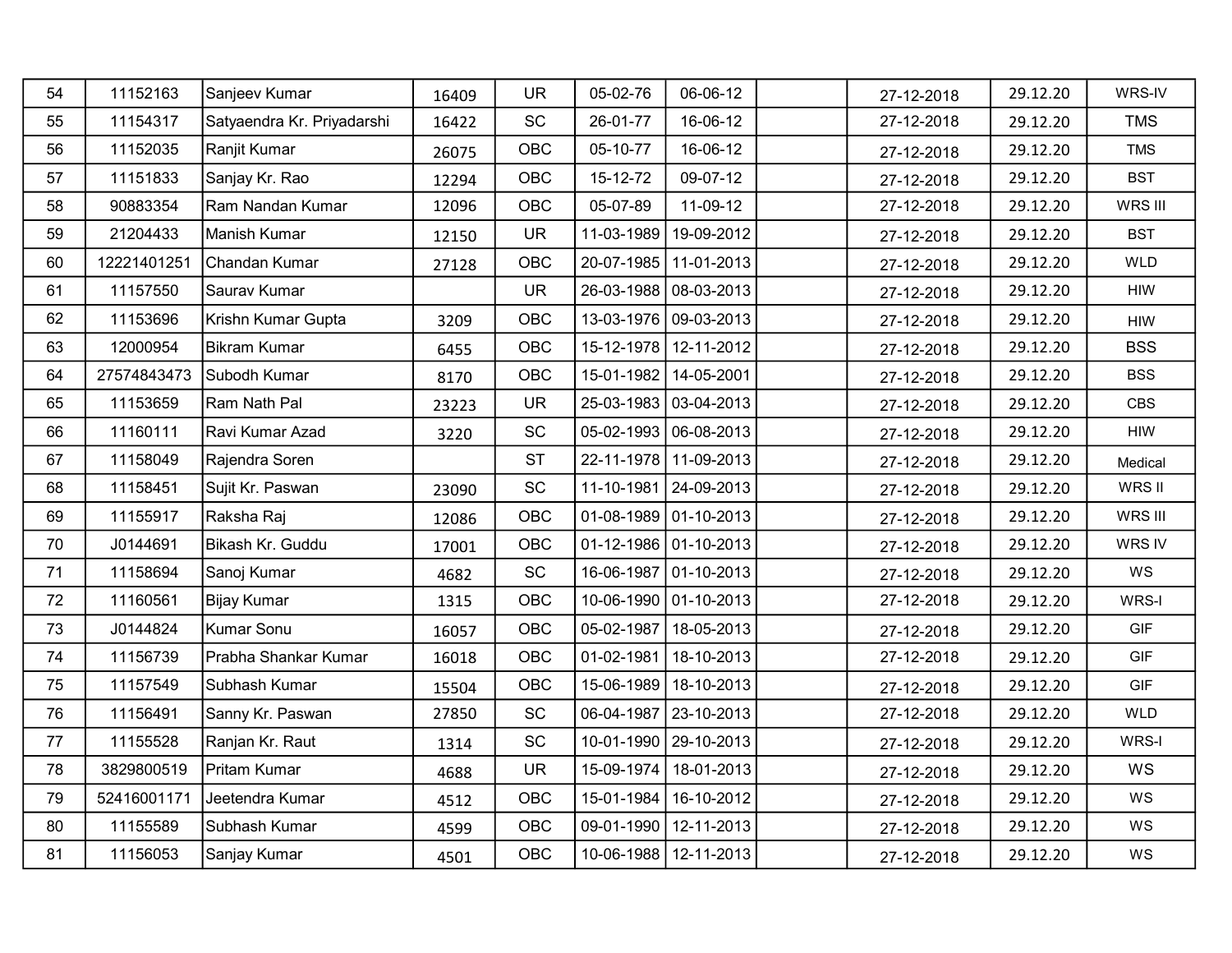| 82 | 11156960        | lKumar Gaurav      | 2253  | OBC       | l 05-01-1987 l 12-11-2013 l | 27-12-2018 | 29.12.20 | <b>MTS</b>     |
|----|-----------------|--------------------|-------|-----------|-----------------------------|------------|----------|----------------|
| 83 | 11155176        | <b>Bipin Yadav</b> | 22247 | ОВС       | l 25-04-1990 l 12-11-2013 l | 27-12-2018 | 29.12.20 | <b>DCS</b>     |
| 84 | J0147450        | lAnil Kumar        |       | ОВС       | 15-01-1984   14-11-2013     | 27-12-2018 | 29.12.20 | <b>MEDICAL</b> |
| 85 | <b>NPS07873</b> | IRahul Sandhwi     | 15641 | ОВС       | 06-10-1983   26-11-2012     | 27-12-2018 | 29.12.20 | <b>GIF</b>     |
| 86 | 03829800181     | Md. Anwar Ali      | 23062 | OBC       | 09-09-1983   20-10-2016     | 19-11-2019 | 18.01.22 | <b>CBS</b>     |
| 87 | 03829800182     | Jitendra Kumar     | 23414 | OBC       | 25-02-1992   20-10-2016     | 19-11-2019 | 18.01.22 | <b>CBS</b>     |
| 88 | 03829800196     | INitish Kumar      |       | <b>SC</b> | 15-08-1995 30-11-2016       | 19-11-2019 | 18.01.22 | <b>CBS</b>     |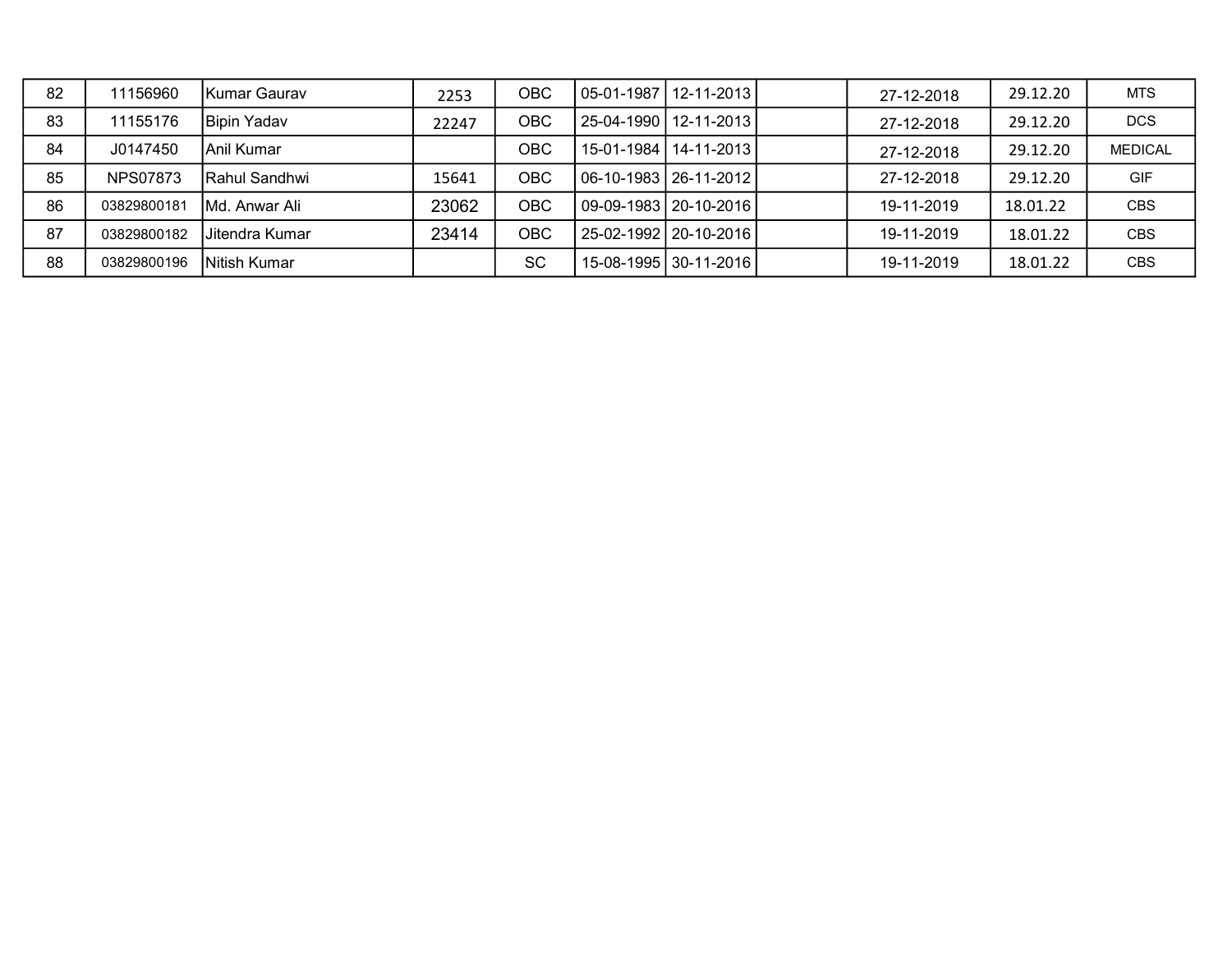## Seniority List of Tech- III/Crane Driver 2022

|                |             | <b>Grade Pay- 1900/-</b> |               |                |                         |                       |                            |                  | <b>Sanctioned Post - 41</b>    |                |
|----------------|-------------|--------------------------|---------------|----------------|-------------------------|-----------------------|----------------------------|------------------|--------------------------------|----------------|
| SI No.         | P.F. No.    | <b>Name of Employee</b>  | <b>T. No.</b> | Comm-<br>unity | Date of<br><b>Birth</b> | Date of<br>Apptt.     | Date of<br><b>Helper I</b> | Date of Tech III | <b>Working</b><br><b>Place</b> | <b>Remarks</b> |
| $\mathbf 1$    | 11140975    | Ravi Sah                 |               | <b>OBC</b>     | 01-02-82                | 09-04-05              |                            | 27-12-2018       | <b>HIC</b>                     | Court Case     |
| $\overline{2}$ | 11142947    | Rajesh Kr. Kisku         |               | <b>ST</b>      | 05-03-84                | 18-09-07              |                            | 27-12-2018       | Medical                        | Court Case     |
| 3              | 03829801432 | Mantu Lal Vishwakarma    | 1317          | OBC            | 12-02-1990              | 18-02-2020            |                            | 15-10-2020       | WRS-I                          | <b>RRB</b>     |
| 4              | 03829801431 | Ajeet kumar              | 1318          | OBC            |                         | 01-12-1992 18-02-2020 |                            | 15-10-2020       | WRS-I                          | <b>RRB</b>     |
| 5              | 50211094382 | Dhanseth Paswan          | 532           | SC             | 01.Mai.65               | 13. Mär. 87           |                            | 11-11-2020       | Electrical                     |                |
| 6              | 50211150531 | Abikesh Kumar            | $\mathbf{0}$  | SC             | 21.Apr.92               | 26.Mär.11             |                            | 11-11-2020       | Medical                        |                |
| $\overline{7}$ | 50211150816 | Shiv Nandan Kr. Soren    | 0             | <b>ST</b>      | 09.Feb.91               | 21.Dez.11             |                            | 11-11-2020       | <b>IRIMEE</b>                  |                |
| 8              | 502NPS07980 | Manish Kr. Sharma        | 8374          | OBC            | 15.Dez.86               | 26. Nov. 12           |                            | 11-11-2020       | TPT(RI.)                       |                |
| 9              | 3829800008  | <b>Anand Kumar</b>       | $\mathbf 0$   | OBC            | 03.Jän.91               | 16.Jun.16             |                            | 11-11-2020       | Medical                        |                |
| 10             | 16412F44955 | Munna Paswan             | 19921         | SC             | 12.Sep.83               | 16.Mai.12             |                            | 11-11-2020       | <b>WLD</b>                     |                |
| 11             | 3829800651  | Pankaj Kumar             | 0             | OBC            | 02.Apr.85               | 09. Mär. 18           |                            | 11-11-2020       | SSE(Works)                     |                |
| 12             | 3829800606  | Bishnu Kumar             | 11985         | OBC            | 01.Jän.96               | 09. Mär. 18           |                            | 11-11-2020       | WRS-III                        |                |
| 13             | 3829800726  | Ram Pravesh Kumar        | 11052         | OBC            | 08.Aug.88               | 09. Mai. 18           |                            | 11-11-2020       | WRS-III                        |                |
| 14             | 3829800767  | Mukesh Kumar             | 11779         | <b>OBC</b>     | 15.Jän.89               | 26.Mai.18             |                            | 11-11-2020       | WRS-III                        |                |
| 15             | 503NPS00461 | Samod Kumar              | 4635          | OBC            | 12.Feb.94               | 06.Sep.14             |                            | 11-11-2020       | WS                             |                |
| 16             | 3829800791  | Nitesh Kr. Sharma        | 4614          | <b>OBC</b>     | 15.Mär.93               | 26.Mai.18             |                            | 11-11-2020       | WS                             |                |
| 17             | 50472060231 | Sanjay Kr. Singh         | 13514         | OBC            | 15.Mai.85               | 27.Dez.12             |                            | 11-11-2020       | Welfare                        |                |
| 18             | 3829800801  | Narottam Kumar           | 23131         | <b>OBC</b>     | 02.Jän.88               | 11.Jun.18             |                            | 11-11-2020       | WRS-II                         |                |
| 19             | 3829800799  | Rahul Kumar              | 11815         | <b>UR</b>      | 01.Jun.94               | 11.Jun.18             |                            | 11-11-2020       | WRS-III                        |                |
| 20             | 3829800827  | Kiran Devi               | 0             | <b>ST</b>      | 16.Mai.77               | 14.Jun.18             |                            | 11-11-2020       | Central                        |                |
| 21             | 241IA130022 | Shashi Kumar             | 10726         | OBC            | 10.Mär.90               | 17.Apr.13             |                            | 11-11-2020       | WRS-III                        |                |
| 22             | 3829800864  | Shambhu Kr. Singh        | 20271         | OBC            | 31.Dez.95               | 10.Jul.18             |                            | 11-11-2020       | <b>CRS</b>                     |                |
| 23             | 12221204809 | Keshav Kumar             | 14199         | <b>OBC</b>     | 07.Jän.86               | 05.Okt.12             |                            | 11-11-2020       | <b>MCTR</b>                    |                |
| 24             | 3829800938  | Niraj Kumar              | 0             | OBC            | 02.Feb.88               | 31.Jul.18             |                            | 11-11-2020       | Ganga                          |                |
| 25             | 3829800940  | Sunny Kumar              | $\mathbf 0$   | OBC            | 10.Mai.92               | 31.Jul.18             |                            | 11-11-2020       | Ganga                          |                |
| 26             | 3829800937  | Sanjay Kr. Hembram       | 0             | <b>ST</b>      | 18.Aug.98               | 31.Jul.18             |                            | 11-11-2020       | Ganga                          |                |
| 27             | 3829800890  | Ravi Kr. Gupta           | 16423         | OBC            | 25.Jun.86               | 03.Aug.18             |                            | 11-11-2020       | WRS-IV                         |                |
| 28             | 3829800885  | Rakesh Kumar             | 23400         | OBC            | 10.Okt.86               | 03.Aug.18             |                            | 11-11-2020       | <b>CBS</b>                     |                |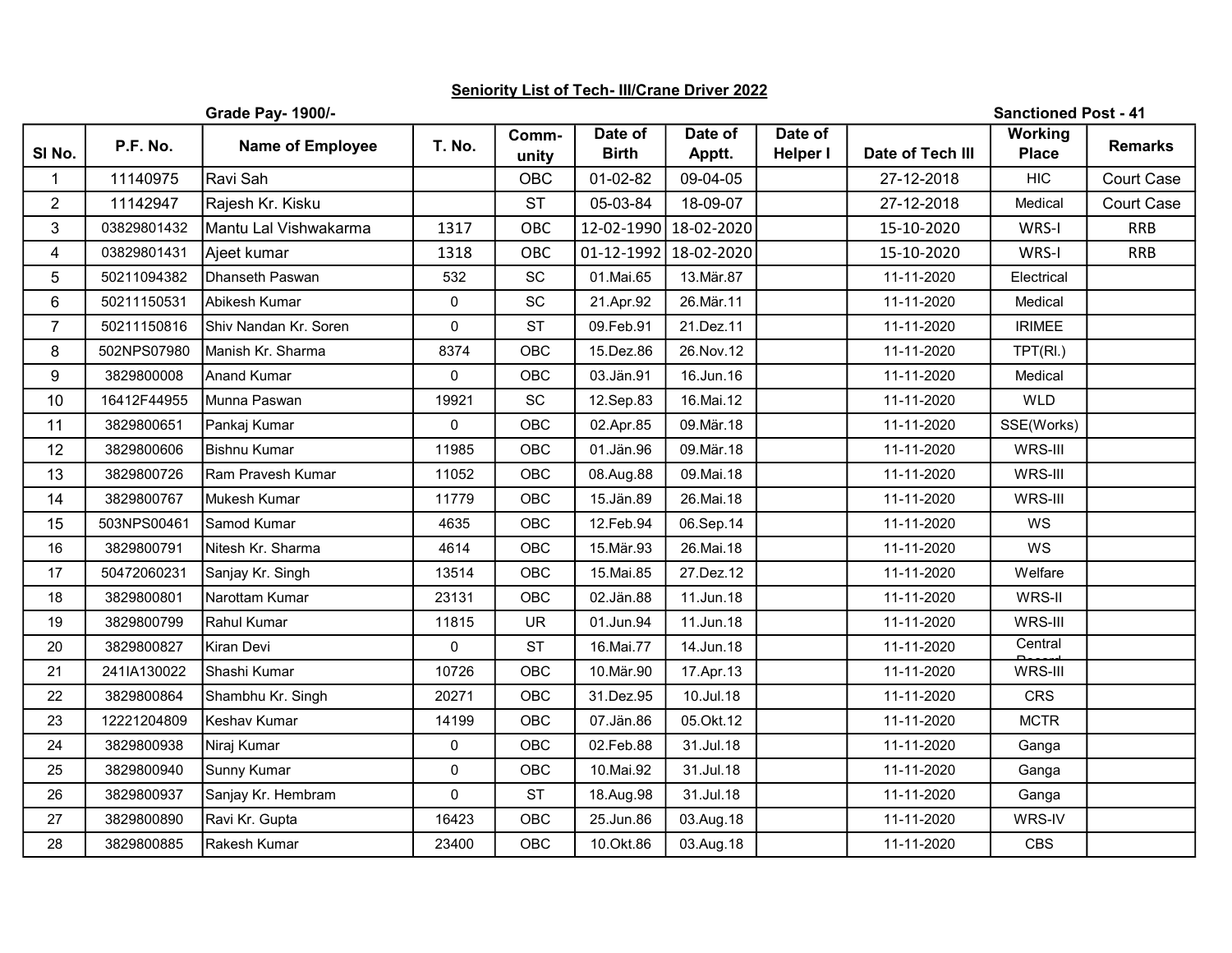| 29 | 50200645382 | Raj Kr. Yadav             | 4646      | OBC        | 02.Dez.86   | 08.Jul.13   | 11-11-2020 | WS         |  |
|----|-------------|---------------------------|-----------|------------|-------------|-------------|------------|------------|--|
| 30 | 3829800875  | Mukesh Kumar              | 9529      | OBC        | 25.Mai.91   | 03.Aug.18   | 11-11-2020 | WCS-II     |  |
| 31 | 3829800884  | Rupesh Kumar              | 23390     | OBC        | 01.Dez.91   | 03.Aug.18   | 11-11-2020 | <b>CBS</b> |  |
| 32 | 3829800886  | Sanjay Kumar              | 2295      | OBC        | 10.Apr.92   | 03.Aug.18   | 11-11-2020 | <b>MTS</b> |  |
| 33 | 12221403429 | Md. Auranjeb Alam         | 16429     | OBC        | 01.Mär.81   | 15. Okt. 14 | 11-11-2020 | WRS-IV     |  |
| 34 | 129NP001412 | Rohit Raj                 | 4640      | <b>UR</b>  | 16.Dez.94   | 24.Sep.14   | 11-11-2020 | WS         |  |
| 35 | 3829800893  | Anish Kumar               | 20291     | OBC        | 24.Jul.94   | 03.Aug.18   | 11-11-2020 | <b>CRS</b> |  |
| 36 | 3829801023  | Manoj Kumar               | 27896     | OBC        | 01.Mär.82   | 23.Aug.18   | 11-11-2020 | <b>WLD</b> |  |
| 37 | 3829801011  | Manjay Kumar              | 20298     | <b>OBC</b> | 09.Jun.93   | 23.Aug.18   | 11-11-2020 | <b>CRS</b> |  |
| 38 | 334NP003203 | Sourav Kr. Yadav          | 20141     | OBC        | 20.Jun.89   | 01.Jun.12   | 11-11-2020 | CRS        |  |
| 39 | 3829801051  | Unnat Kr. Singh           | 10901     | <b>UR</b>  | 04.Jän.81   | 10.0kt.18   | 11-11-2020 | WRS-III    |  |
| 40 | 3829801037  | Rajesh Ranjan Kumar       | 23119     | OBC        | 16.Dez.84   | 10.Okt.18   | 11-11-2020 | WRS-II     |  |
| 41 | 3829801038  | Hari Nandan Prasad        | 23258     | SC         | 06.Feb.85   | 10.Okt.18   | 11-11-2020 | WRS-II     |  |
| 42 | 3829801048  | Rajeev Kumar              | 10898     | OBC        | 01.Feb.87   | 10. Okt. 18 | 11-11-2020 | WRS-III    |  |
| 43 | 3829801050  | Alok Kumar                | 10900     | OBC        | 08.Feb.88   | 10.0kt.18   | 11-11-2020 | WRS-III    |  |
| 44 | 3829801036  | Anand Kumar               | 23256     | OBC        | 10.Feb.88   | 10.0kt.18   | 11-11-2020 | WRS-II     |  |
| 45 | 3829801035  | Pankaj Kumar              | 23088     | OBC        | 01.Sep.88   | 10.0kt.18   | 11-11-2020 | WRS-II     |  |
| 46 | 3829801061  | Viveka Mandal             | 0         | OBC        | 04.Jän.79   | 09. Nov. 18 | 11-11-2020 | ORH        |  |
| 47 | 3829801060  | Ajay Kr. Murmu            | $\pmb{0}$ | <b>ST</b>  | 10.Jul.85   | 09. Nov. 18 | 11-11-2020 | ORH        |  |
| 48 | 3829801063  | Kumar Gaurav              | 7841      | OBC        | 08.Feb.86   | 09. Nov. 18 | 11-11-2020 | TPT(Rd.)   |  |
| 49 | 3829801062  | Amit Kumar                | $\pmb{0}$ | OBC        | 18.Jun.86   | 09. Nov. 18 | 11-11-2020 | ORH        |  |
| 50 | 15700248277 | Chandan Kumar             | 10735     | OBC        | 23.Feb.86   | 28.Apr.06   | 11-11-2020 | WRS-III    |  |
| 51 | 15711633418 | Brajesh Kr. Chandravanshi | $\pmb{0}$ | OBC        | 12.Dez.76   | 20. Nov. 15 | 11-11-2020 | Welfare    |  |
| 52 | 3829801068  | Surendra Kr. Singh        | 14669     | OBC        | 02.Feb.91   | 18.Dez.18   | 11-11-2020 | WCS-I      |  |
| 53 | 50882300040 | Prem Shankar              | 12750     | <b>UR</b>  | 03.Mär.90   | 31.Mai.13   | 11-11-2020 | P. Branch  |  |
| 54 | 3829801076  | Raju Kumar                | 9534      | OBC        | 21.Jän.93   | 22.Jän.19   | 11-11-2020 | WCS-II     |  |
| 55 | 3829801082  | Bikesh Kr. Singh          | 8322      | <b>UR</b>  | 05.Jän.95   | 22.Jän.19   | 11-11-2020 | TPT(RI.)   |  |
| 56 | 3829801077  | Nitish Kumar              | 9535      | OBC        | 04. Mai. 98 | 22.Jän.19   | 11-11-2020 | WCS-II     |  |
| 57 | 45429801356 | Phulan Kumar              | 14662     | OBC        | 12.Jän.93   | 07. Mär. 19 | 11-11-2020 | WCS-I      |  |
| 58 | 502NPS06271 | Santosh Kumar             | 8171      | <b>UR</b>  | 01.Jun.96   | 13. Mär. 15 | 11-11-2020 | <b>BSS</b> |  |
| 59 | 53164120955 | Amarjeet Kumar            | 27220     | UR         | 01.Jän.87   | 08.Dez.12   | 11-11-2020 | WLD        |  |
| 60 | 3829801137  | Manoj Kumar               | 27639     | OBC        | 01.Jän.84   | 24. Mai. 19 | 11-11-2020 | <b>WLD</b> |  |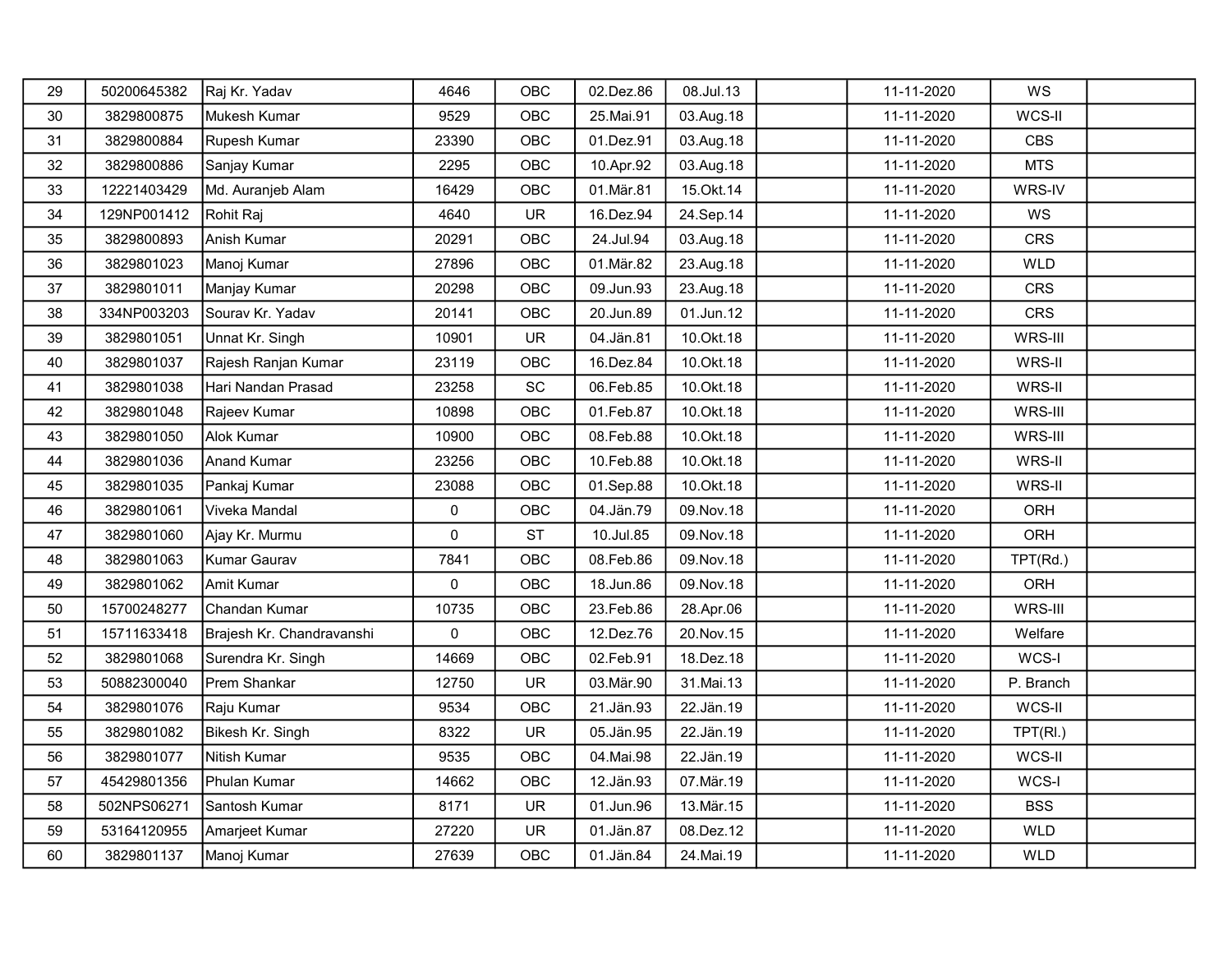| 61     | 3829801113                   | Lalan Kumar                          | 10747     | OBC                          | 30.Aug.88   | 24. Mai. 19 | 11-11-2020 | WRS-III    |            |
|--------|------------------------------|--------------------------------------|-----------|------------------------------|-------------|-------------|------------|------------|------------|
| 62     | 503P0000324                  | Sanjeet Kumar                        | 10758     | OBC                          | 02.Jän.89   | 31.Mai.13   | 11-11-2020 | WRS-III    |            |
| 63     | 3829801147                   | Hardev Kumar                         | 23061     | OBC                          | 02.Jän.86   | 03.Jul.19   | 11-11-2020 | <b>CBS</b> |            |
| 64     | 3829801151                   | Kumar Saurav                         | 11013     | OBC                          | 27.Jun.80   | 09.Jul.19   | 11-11-2020 | WRS-III    |            |
| 65     | 3829801206                   | Md. Shahid Afridi                    | 4621      | OBC                          | 10.Jul.96   | 16.Jul.19   | 11-11-2020 | WS         |            |
| 66     | 27529803017                  | Jitendra Kumar                       | 19658     | SC                           | 01.Jän.91   | 27.Jul.19   | 11-11-2020 | <b>WLD</b> |            |
| 67     | 27329804798                  | Eklavya Kumar                        | 2297      | $\operatorname{\textsf{SC}}$ | 15.Mai.00   | 31.Jul.19   | 11-11-2020 | <b>MTS</b> |            |
| 68     | 3829801210                   | Tapan Kr. Jena                       | $\pmb{0}$ | SC                           | 10.Apr.90   | 06.Aug.19   | 11-11-2020 | Medical    |            |
| 69     | 50807013890                  | Subhash Kumar                        | 13956     | OBC                          | 15.Jun.83   | 03.Jul.07   | 11-11-2020 | <b>TTS</b> |            |
| 70     | 245II130996                  | Sarvesh Kumar                        | 4621      | <b>UR</b>                    | 20.Feb.88   | 27.Jul.13   | 11-11-2020 | WS         |            |
| 71     | 50200280100                  | Suraj Kr. Savita                     | 12295     | UR                           | 25.Okt.86   | 12.Jun.13   | 11-11-2020 | <b>BST</b> |            |
| 72     | 245II131192                  | Pankaj Kr. Yadav                     | 4648      | OBC                          | 20. Nov. 85 | 07.Jun.13   | 11-11-2020 | WS         |            |
| 73     | 58580142530                  | Sunil Kr. Choudhary                  | 2299      | $\protect\operatorname{SC}$  | 01.Jul.84   | 21.Feb.13   | 11-11-2020 | <b>MTS</b> |            |
| 74     | 50823700086                  | Pravin Kr. Sudhansu                  | 10910     | <b>UR</b>                    | 20.Jän.84   | 16.Mai.07   | 11-11-2020 | WRS-III    |            |
| 75     | 51200017658                  | Pradip Kumar                         | 4644      | OBC                          | 05.Jun.84   | 21. Nov. 12 | 11-11-2020 | WS         |            |
| 76     | 12250305700                  | Pawan Kr. Pawan                      | 4650      | <b>UR</b>                    | 04.Jän.82   | 13.Apr.05   | 11-11-2020 | WS         |            |
| $77\,$ | 3829801212                   | Angraj Suman                         | 27090     | <b>UR</b>                    | 11.Aug.93   | 19.Sep.19   | 11-11-2020 | <b>WLD</b> |            |
| 78     | 427ZKI30227                  | Vijay Kr. Azad                       | 10764     | <b>OBC</b>                   | 25.Dez.84   | 12. Nov. 10 | 11-11-2020 | WRS-III    |            |
| 79     | 427ZK130093                  | Rajesh Kr. Ranjan                    | 23041     | <b>UR</b>                    | 05.Mär.79   | 24. Mai. 13 | 11-11-2020 | <b>CBS</b> |            |
| 80     | 15840072590                  | Binod Kr. Paswan                     | 16148     | SC                           | 02.05.89    | 26.11.15    | 07.12.20   | <b>GIF</b> |            |
| 81     | 50200131490                  | Niraj Kumar                          | 23463     | SC                           | 20.07.91    | 21.04.18    | 12.03.21   | WRS-II     |            |
| 82     | 03829801934                  | Jhantu Das                           |           | <b>OBC</b>                   | 17.Sep.92   | 20.08.20    | 26.03.21   | WRS-I      | <b>RRB</b> |
| 83     | 03829801935 Aayush Raj       |                                      |           | OBC                          | 31.Dec.94   | 20.08.20    | 26.03.21   | WRS-II     | <b>RRB</b> |
| 84     | 03829801936   Vivek Kumar    |                                      |           | <b>OBC</b>                   | 16.Oct.91   | 20.08.20    | 26.03.21   | WRS-III    | <b>RRB</b> |
| 85     | 3829802114                   | Pramod Sarle                         |           | <b>OBC</b>                   | 17.03.96    | 11.11.20    | 09.06.21   | <b>GIF</b> | <b>RRB</b> |
| 86     | 03829801932                  | Pramod                               |           | <b>OBC</b>                   | 06.04.95    | 15.10.20    |            | <b>GIF</b> | <b>RRB</b> |
| 87     |                              | 03829801933   Naba Kr. Ghosh         |           | <b>UR</b>                    | 02.01.92    | 15.10.20    |            | <b>GIF</b> | <b>RRB</b> |
| 88     | 03829801916 Sanjay Yadav     |                                      |           | OBC                          | 10.Apr.95   | 15.10.20    | 09.06.21   | WRS-I      | <b>RRB</b> |
| 89     | 03829801931                  | Sudhanshu Soren                      |           | <b>ST</b>                    | 07.02.2K    | 15.10.20    |            | <b>GIF</b> | <b>RRB</b> |
| 90     | 03829801928   Surajit Mondal |                                      |           | SC                           | 17.10.87    | 15.10.20    |            | <b>GIF</b> | <b>RRB</b> |
| 91     |                              | 03829801930   Brajendra Nath Hembram |           | <b>ST</b>                    | 10.03.86    | 15.10.20    |            | <b>GIF</b> | <b>RRB</b> |
| 92     |                              | 03829802112 Awadh Narayan Yadav      |           | <b>OBC</b>                   | 15.07.91    | 15.10.20    |            | <b>GIF</b> | <b>RRB</b> |